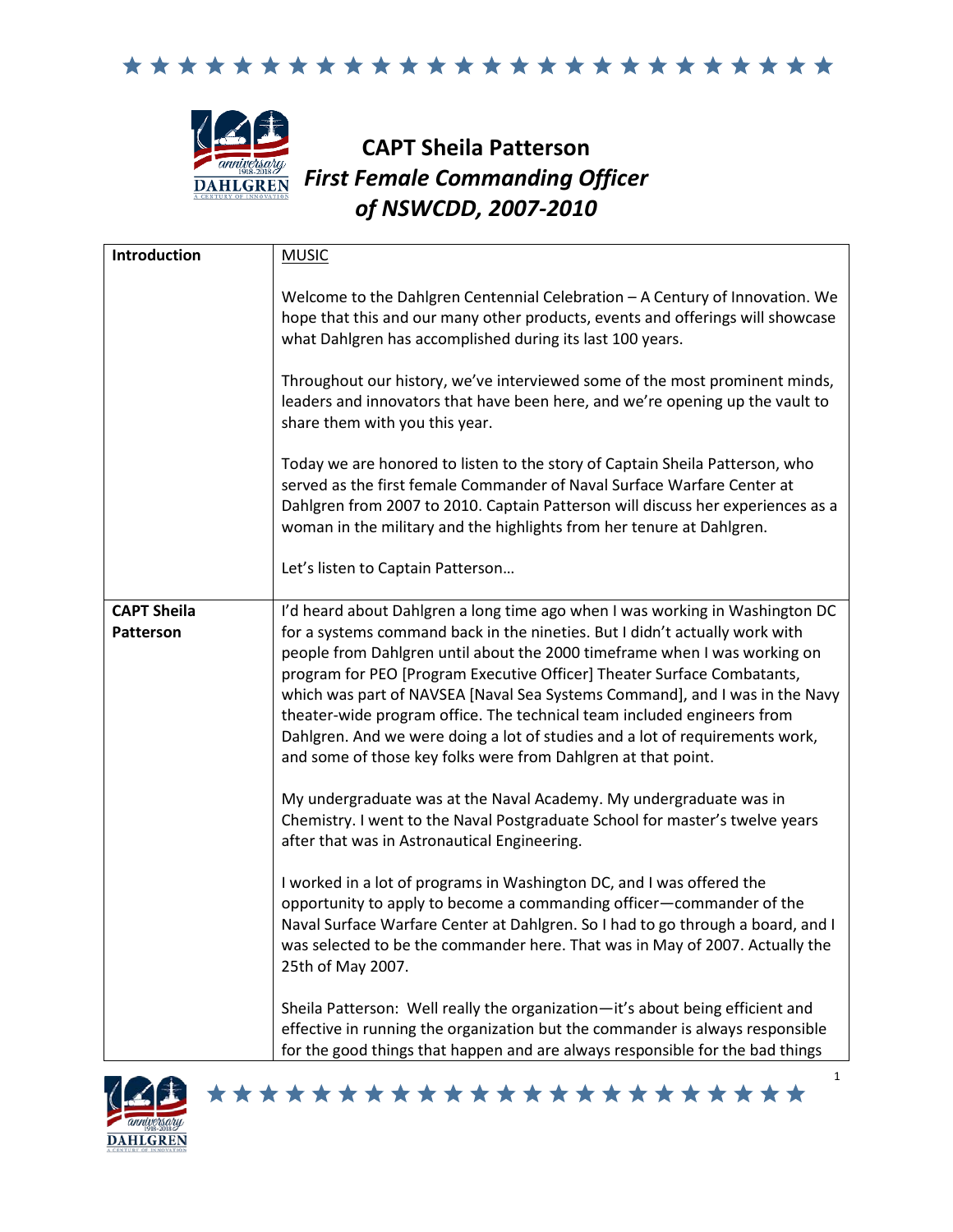### 





#### \*\*\*\*\*\*\*\*\*\*\*\*\*\*\*\*\*\*\*\*\*\*\*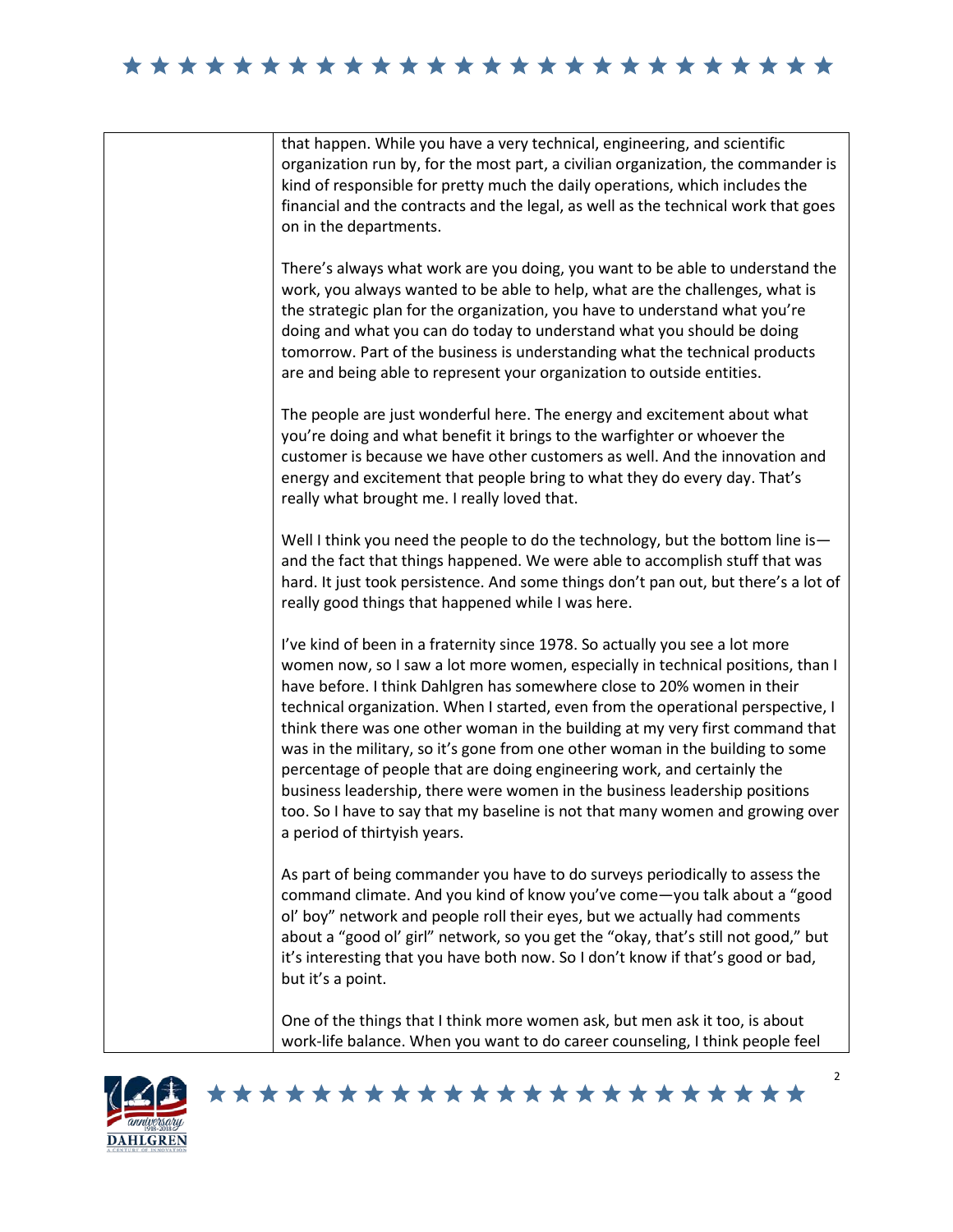#### 

more comfortable asking a woman about a work-life balance. But men ask the question. Maybe more women do, but there's a good percentage of men that will ask that question because they want to spend time with their families, they want to coach a sports team, and they want to know how that gets done. I think that that's probably something that maybe a man wouldn't have asked thirty years ago. It's still, I think, true that women are more likely to take some time off and men will have some time to catch up with their peers because the peers actually continue maybe more fully in the workplace where somebody maybe takes a little more of a detour.

I have to tell you that no matter who it is, you have to marry the right spouse, and it has to be a team effort, and you have to make decisions that are good for the family and good for--. The bottom line is you don't always have balance every week or every day but overly you look back and could say maybe you had to have more family focus at this point because of x or there was a big project going on and for this three or four months I really had my nose to the grindstone at work. But in the end, what is it over a period of years? You're not going to get work-life balance every day, but you always have to have a great communication with your spouse. You have to figure out what you can and can't do and what you will and won't do. Both the spouses need that work-life balance.

No, I have a great spouse. I really do. Actually, in our military career, we were actually not stationed together four times. And both of us had times where the other spouse had the kids. I think we both understood how it was too. And I would always pick having the kids over not having them.

It is a hard thing. The other thing is I came in the Navy knowing that's an element of the job. Not everybody goes into government service thinking that work-life balance is going to be really hard or they're going to be traveling or they're going to be separated. So I think my mindset was, "Okay, as long as I can still achieve what I think is work-life balance sufficiently, I'd stay in the Navy." So I had more of an expectation that I'd have to work at it maybe than somebody who is not in the military. It is a mindset. And you can't do everything. You have to decide where's the line and try to stay on the right side of that line.

I have to tell you, I love to travel. I was mostly on the technical side or the programmatic side. I just loved the work. And my spouse loved the work. So the fact that we both loved our jobs, and we love being home—I can't explain it. We didn't really have it. You have to do a lot of planning. You have to make sure that the kids are safe, and the kids are happy, and that environment is good. You have to work at that.

I really started traveling back when I was a lieutenant. I didn't travel a lot when I

\*\*\*\*\*\*\*\*\*\*\*\*\*\*\*\*\*\*\*\*\*\*\*

3

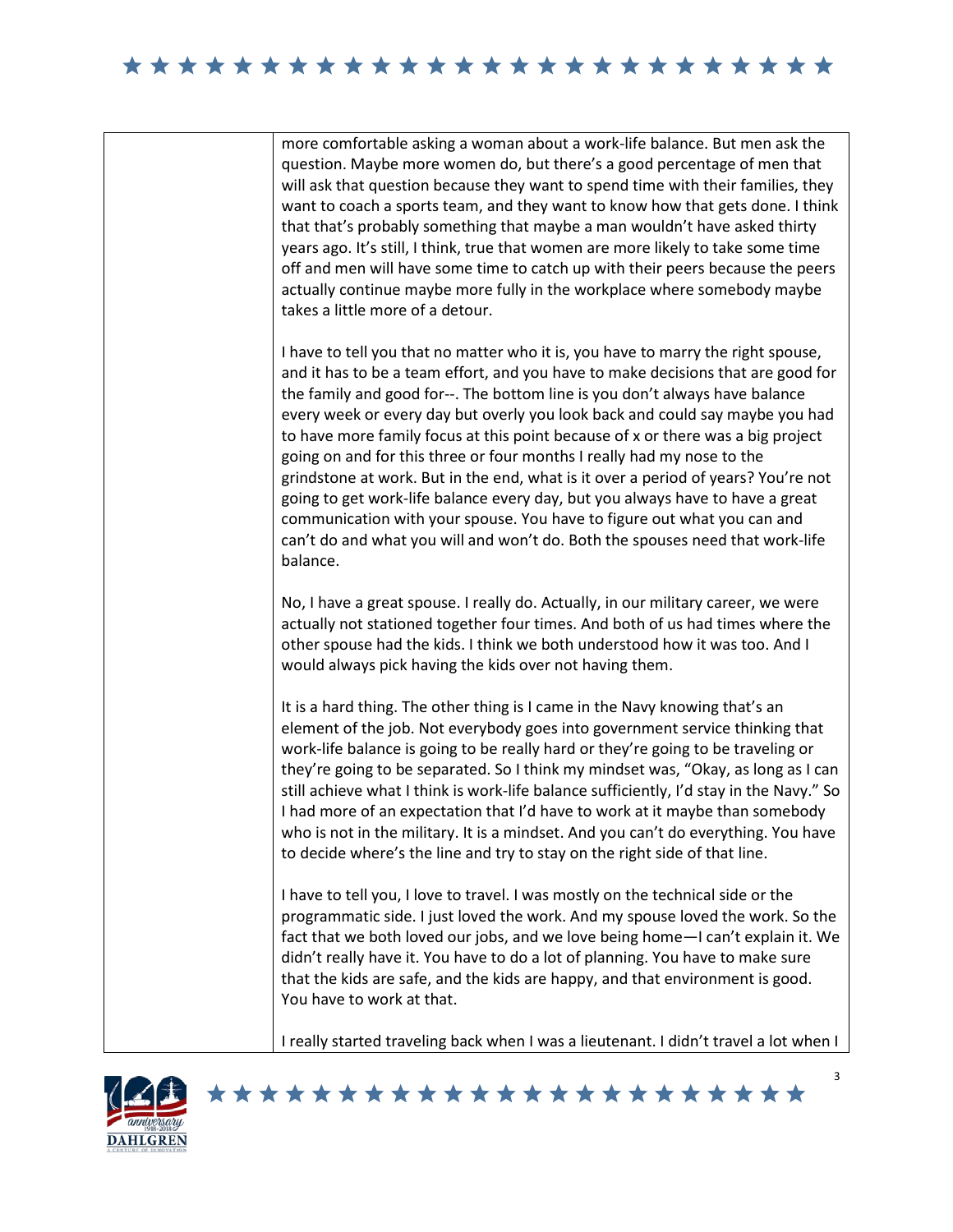## \*\*\*\*\*\*\*\*\*\*\*\*\*\*\*\*\*\*\*\*\*\*\*\*\*





#### \*\*\*\*\*\*\*\*\*\*\*\*\*\*\*\*\*\*\*\*\*\*\*